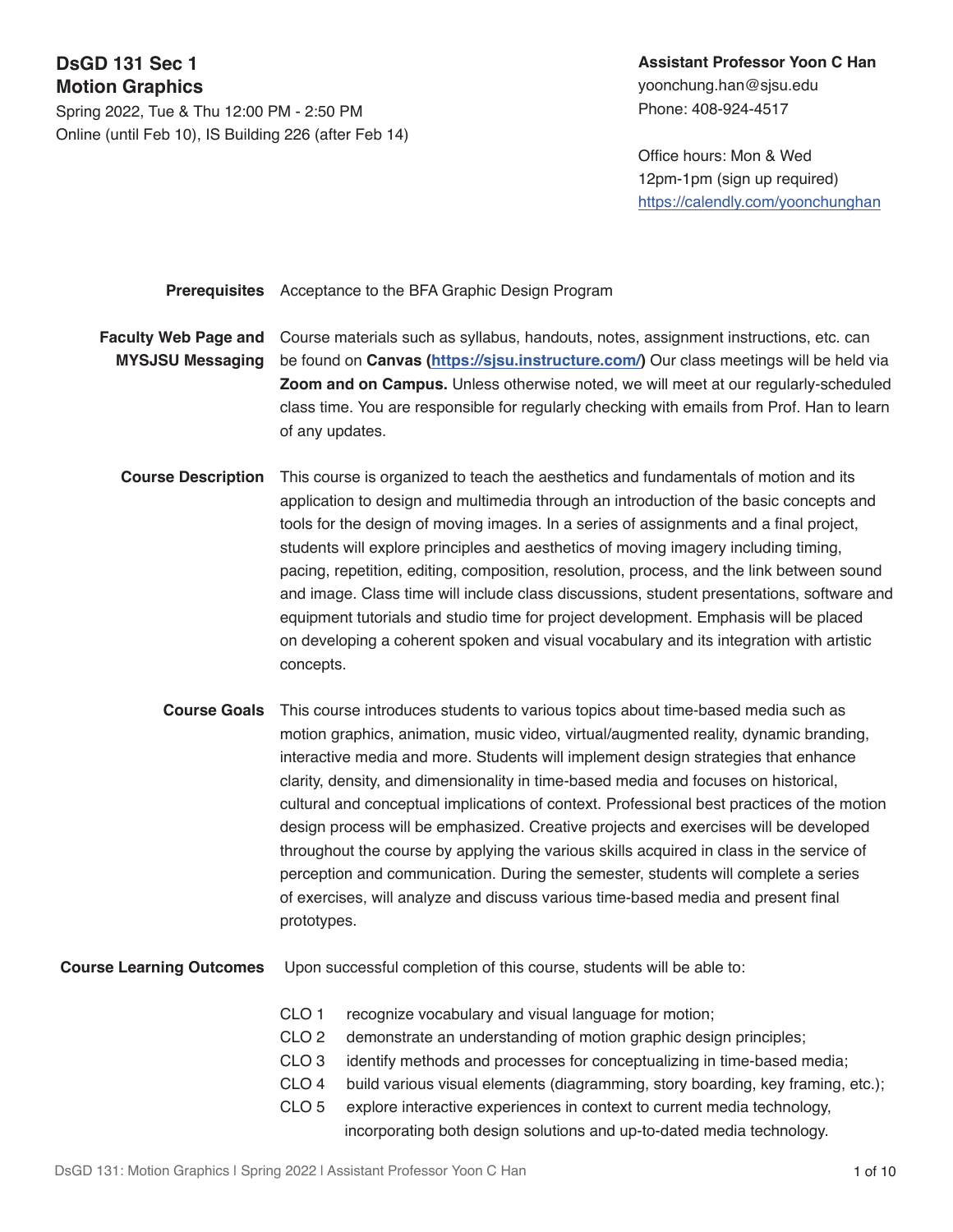|                                    | CLO <sub>6</sub><br>develop innovative forms and styles based on the design concept;            |  |  |  |
|------------------------------------|-------------------------------------------------------------------------------------------------|--|--|--|
|                                    | CLO <sub>7</sub><br>organize information to make compelling and experimental visual expressions |  |  |  |
|                                    | for presentation.                                                                               |  |  |  |
| Recommended                        | • Lynda.com After Effect Tutorial for Free (https://www.lynda.com/After-Effects-tutorials/      |  |  |  |
| <b>Tutorials / Software / Web</b>  | After-Effects-CC-Essential-Training-2015/371399-2.html)                                         |  |  |  |
| <b>Applications</b>                | • AE Plug-ins (https://aescripts.com/)                                                          |  |  |  |
|                                    | • Mattrunks AE Tutorials (https://mattrunks.com/en/tutorials)                                   |  |  |  |
|                                    | • Crerative Dojo Tutorials (https://creativedojo.net/tutorials/)                                |  |  |  |
|                                    | • A-Frame (webVR JavaScript library) (https://aframe.io/docs/0.8.0/introduction/)               |  |  |  |
|                                    | • Unity (https://unity.com/)                                                                    |  |  |  |
|                                    | · Vuforia (https://developer.vuforia.com/)                                                      |  |  |  |
|                                    | • Adobe Aero (https://www.adobe.com/products/aero.html)                                         |  |  |  |
|                                    |                                                                                                 |  |  |  |
|                                    | · ZapWorks (https://zap.works/)                                                                 |  |  |  |
|                                    | · Roar (https://www.theroar.io/)                                                                |  |  |  |
|                                    | • Other VR/AR software/libraries will be introduced during the semester.                        |  |  |  |
| <b>Library Resources (liaison)</b> | Additional reading list will be provided throughout the semester.                               |  |  |  |
|                                    | The San Jose State University Library supports student access to information with               |  |  |  |
|                                    | in-person reference at the King Library Reference Desk and specialized support for              |  |  |  |
|                                    | Design on-line at http://libguides.sjsu.edu/design or by appointment with Librarian             |  |  |  |
|                                    | Teresa Slobuski. She may be contacted at teresa.slobuski@sjsu.edu or 808-2318.                  |  |  |  |
| <b>Required Materials</b>          | • Wireless laptop computer with software (Adobe Creative Suite) and type fonts.                 |  |  |  |
|                                    | • Appropriate type fonts                                                                        |  |  |  |
|                                    | • Camera (DSLR camera with video function is recommended) or Video Camcorder                    |  |  |  |
|                                    | · Audio Recorder (optional)                                                                     |  |  |  |
|                                    | . Always have your working digital files, and research and reference materials                  |  |  |  |
|                                    | · Reliable data backup                                                                          |  |  |  |
|                                    | • Wireless network access                                                                       |  |  |  |
|                                    | · ink-jet printer (11 x 17 recommended) (optional)                                              |  |  |  |
|                                    | • Drawing implements and papers, pencils, felt-tip markers (basic set)                          |  |  |  |
|                                    | • Cutting tools (x-acto knife, metal ruler, cutting mat)                                        |  |  |  |
|                                    |                                                                                                 |  |  |  |
| <b>Required Software</b>           | Adobe Creative Suite (After Effects, Illustrator, Photoshop, Premiere), Audacity                |  |  |  |
|                                    | Optional software: VR/AR related software and/or motion-based software (detailed                |  |  |  |
|                                    | guidelines will be provided throughout the semester)                                            |  |  |  |
|                                    |                                                                                                 |  |  |  |
| <b>Administrative Policies</b>     | This course is an essential component of your curriculum at SJSU. We have a good                |  |  |  |
|                                    | amount of work to complete this course, so in order to professionally and effectively           |  |  |  |
|                                    | deliver the curriculum it is necessary to establish some ground rules. Students are             |  |  |  |
|                                    | expected to read this syllabus thoroughly and to observe all of the regulations laid out        |  |  |  |
|                                    | below.                                                                                          |  |  |  |
| <b>Assignments</b>                 | There are three projects in this course: 1) Animated Infographic 2) Movie Title Design          |  |  |  |
|                                    | and 3) Dynamic Branding in VR/AR. Each project includes two or more segmented                   |  |  |  |
|                                    | assignments (e.g. project proposal, research in-progress work, and finished project with        |  |  |  |
|                                    |                                                                                                 |  |  |  |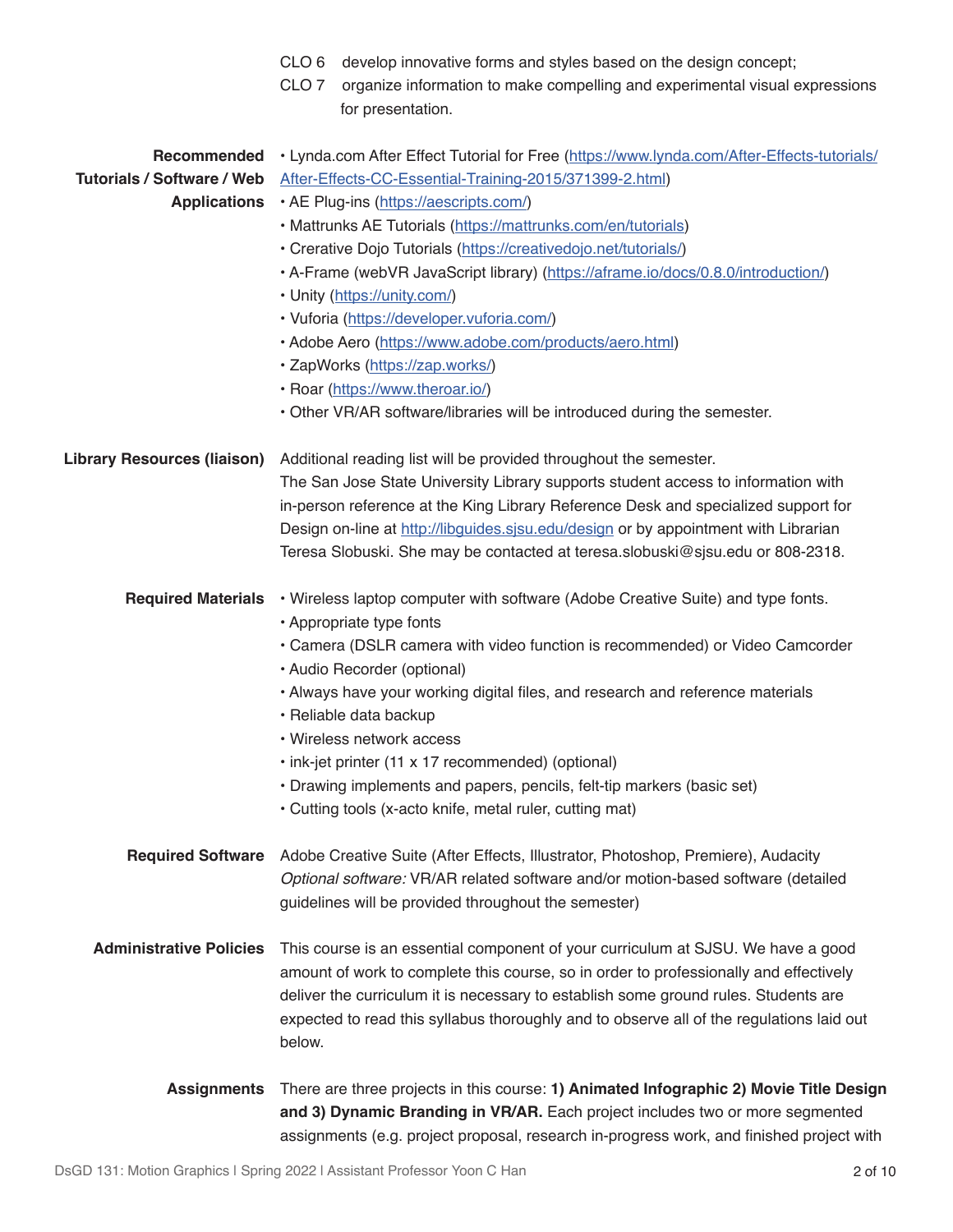presentation) Each assignment will be notified every class, started in class and finished by one week after the class. Written parts should be submitted along with the projects. **It is expected that there will be 1.5 to 2 hours of homework for each hour of class.** Success in this course is based on the expectation that students will spend, for each unit of credit, a minimum of 45 hours over the length of the course (normally three hours per unit per week) for instruction, preparation/studying, or course related activities, including but not limited to internships, labs, and clinical practica. Other course structures will have equivalent workload expectations as described in the syllabus. **Projects cannot be redone for re-evaluation.**

**Deadlines** During the semester **3 big final deadlines** are scheduled. No extensions will be given except in cases of documented emergencies, serious illness. If such a circumstance should arise, please contact the instructor as early as possible and be ready to provide documentation.

- **Late Assignments** It is essential that you keep up with the course work and submit all assignments in a timely manner. Assignments will lose a full letter grade for each day late. **Late submission for most of the assignments will be accepted until one week after its due date, but NOT be accepted after the one week from the deadline.** In such cases, a grade of zero credit will be entered.
- **Classroom Protocol** This course will have both lectures and labs. Group critiques for assignments, in-progress and finished projects are critical. Few assignments will be finished within class time, but the majority of students' individual project work must occur outside of class.

**Please NO** email, text messaging, mobile devices, Facebook-ing, iTunes-playing, YouTube-watching, eating, personal talking during critiques or other extraneous activities during class. Please turn phones completely off (not just to "vibrate" or "silent") when you are in classes. Exceptions can be made if your project somehow incorporates one of the services or devices above. (For example, if you design a mobile application that needs to be tested on your mobile, you will need to access those services during class.)

- **Plagiarism**  Plagiarism and other violations of SJSU academic policy will result in a falling grade for the course and disciplinary action with the university. No stock photography is allowed in its original state. Just as students would credit original sources of written or visual work, students must cite all sources, such as the website or institution from original data file or the authors of software tools or code incorporated into their own project.
- **Attendance** Attendance in this class is obligatory. Students will be counted as late if they appear in class more than fifteen minutes late. Early departure without prior permission will be regarded to the same to late arrivals. Two such late arrivals / early departures will count as one unexcused absence.

However, if students will be absent for any reasons (e.g. medical issue, family emergency, etc.) they must inform Prof. Han with a reasonable explanation by e-mail at least two days before the class meeting. It is expected that students obtain any materials or assignments missed due to absence.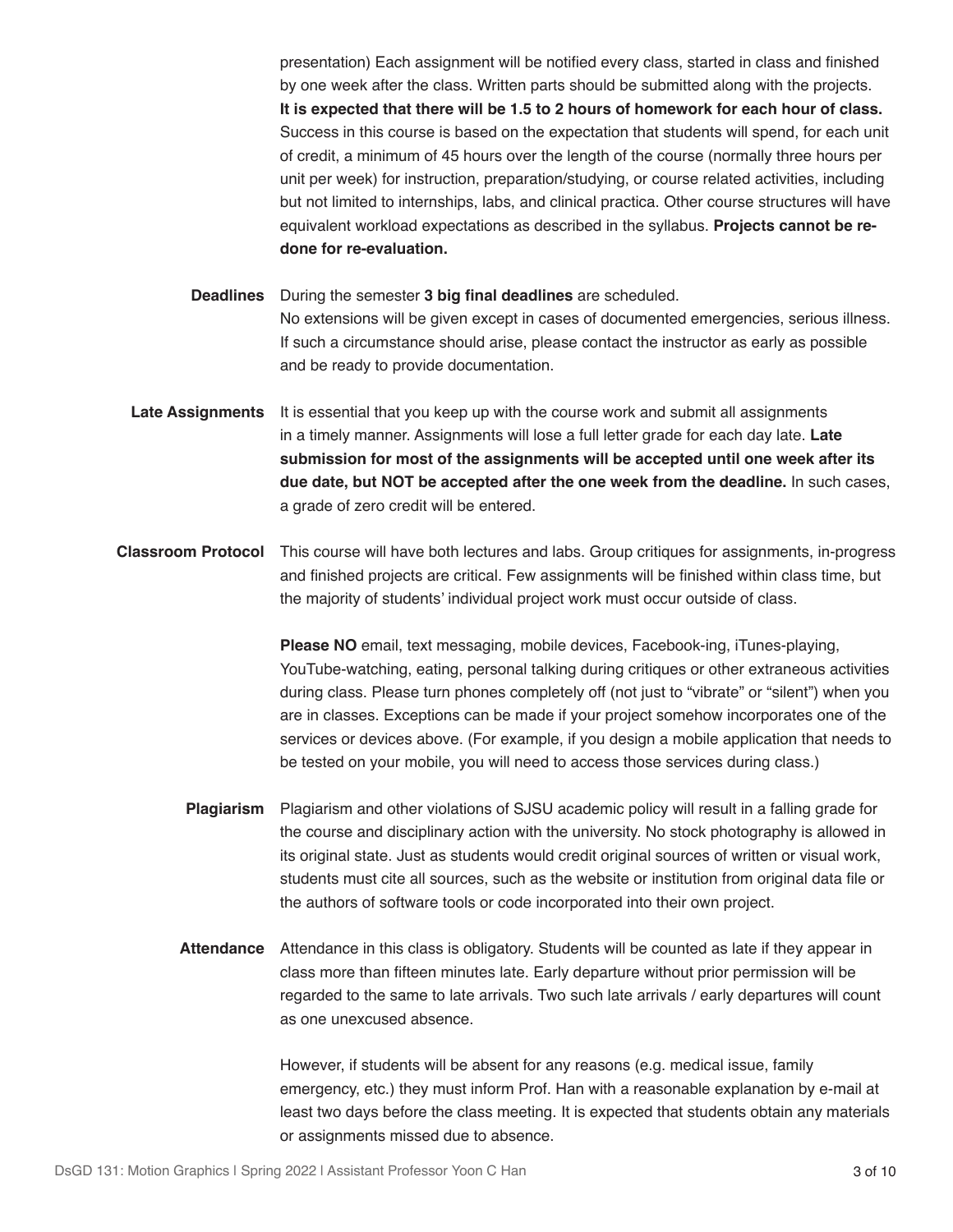**Data Management** All of students work for this course will be stored in digital form, so it is critical to manage **Dropping and Adding Grading Policies Grading Scale and Weights** their files carefully. "My hard drive crashed" is not a valid reason for failing to submit work on time. Students should back up all of their digital files frequently. I recommend either using an online service (e.g., Dropbox, Google Drive, Cloud, backblaze.com or mozy.com) or investing in an external hard drive (RAID-1 mirrored) or automated backup software (like Time Machine). Do not rely on your laptop, a single hard disk or flash drive for your backups. Students are responsible for understanding the policies and procedures about add/drop, grade forgiveness, etc. Refer to the current semester's Catalog Policies section at [http://info.sjsu.edu/static/catalog/policies.html.](http://info.sjsu.edu/static/catalog/policies.html) Add/drop deadlines can be found on the current academic calendar web page located at [http://www.sjsu.edu/academics/.](http://www.sjsu.edu/academics/) The Late Drop Policy is available at: <http://www.sjsu.edu/aars/policies/>. Students should be aware of the current deadlines and penalties for dropping classes. Information about the latest changes and news is available at the Advising Hub at <http://www.sjsu.edu/advising/>. The project and course performance will be evaluated according to the following components. All work is evaluated on how well it demonstrates an understanding of the material, its originality, and aesthetic qualities. All assignments must be uploaded to the class website and submitted in a hard copy before the beginning of class on its due date. A Successful fulfillment of the project's communication goals, superlative process documentation, and an original, attractive and cohesive visual aesthetic. Project planning, design, and execution performed at the highest level. B Successful fulfillment of the project's communication goals, excellent process documentation, and a cohesive visual aesthetic. Project planning, design, and execution performed at an above average level. C Successful fulfillment of the project's communication goals, and adequate process documentation. Project planning, design, and execution performed at an average level. D Did not fulfill the project's communication goals, and/or process documentation was absent or inadequate. Project planning, design, and execution performed was below average.

> F Did not fulfill the project's communication goals, and process documentation was inadequate. Does not meet the minimum requirements for the course.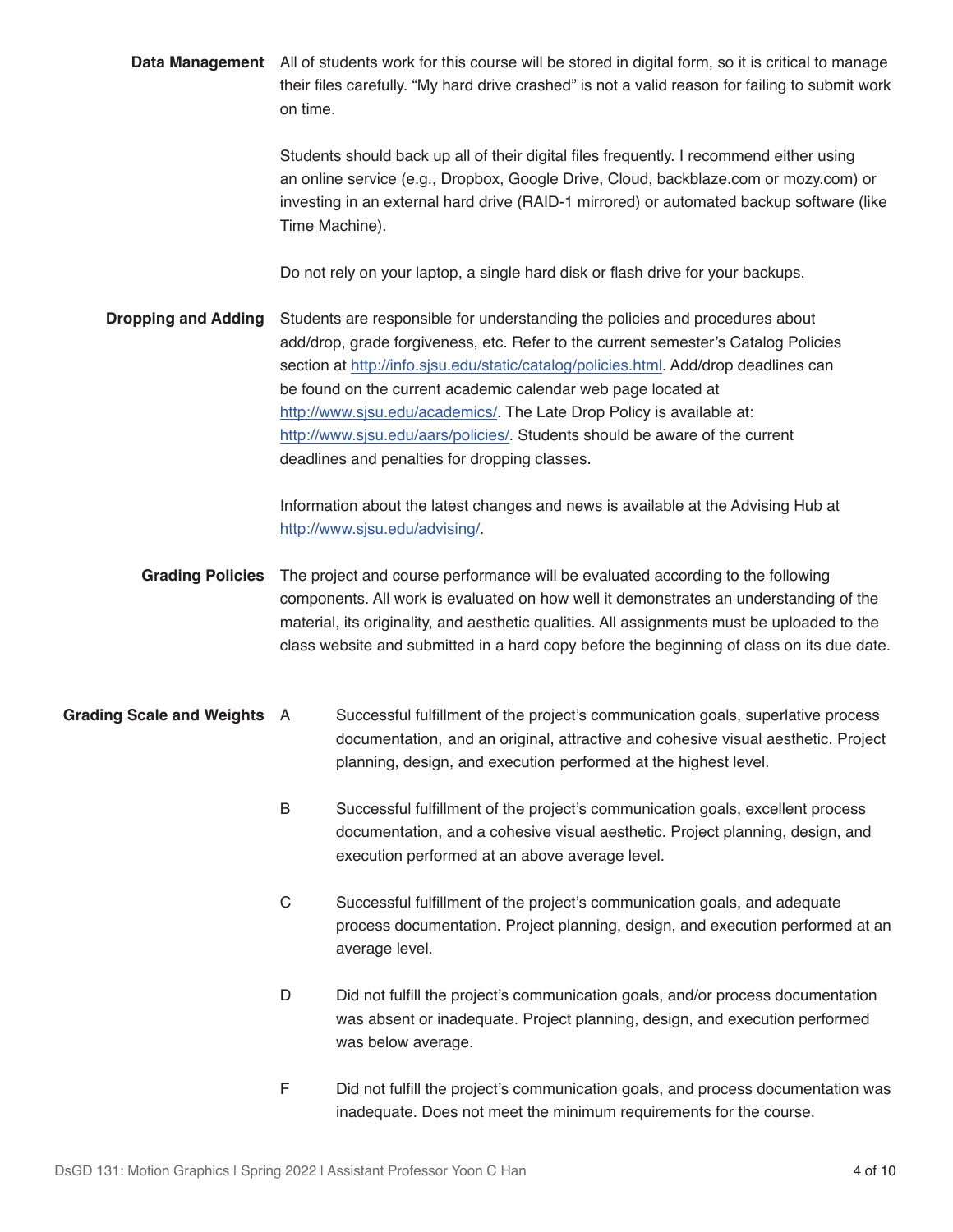### **Standard for letter grades**

A 100% to 94%  $A - 94\%$  to 90%  $B + < 90\%$  to 87%  $B < 87\%$  to 84% B- < 84% to 80%  $C + < 80\%$  to 77%  $C < 77\%$  to 74% C- < 74% to 70%  $D+ < 70\%$  to 67%  $D < 67\%$  to 64%  $D - < 64\%$  to 61%  $F < 61\%$  to 0%

+/- (plus and minus) grades will be used in this course.

Each of this course's three projects consists of multiple exercises and readings, to be assigned in class. Scores earned on all exercises and readings will be rolled up into the final project grade. The total scores are 100 points. A tentative breakdown of project points is like below. (It is subject to change) Detailed descriptions of each project will be distributed in class. The total points earned throughout the semester will be changed to letter grade (A through F) based on this regular grading scale system.

Projects will be graded in the areas of problem solving, formgiving skills, presentation skills and participation and preparation.

#### **Problem solving skills - CLO 1, 2, 3**

 Planning, organizing, research and content gathering ( message development ), analysis, sketching and content integration.

#### **Formgiving skills - CLO 4, 5, 6**

 Design exploration, development, and refinement. The synthesis of the elements, principles, and attributes of form into an effective, evocative product. The verbal/visual investigation of form and function.

### **Presentation skills- CLO 7**

The skill, dexterity, and attention to detail exhibited in presentation. The quality of line and form necessary for effective visual communication.

### **Participation and Preparation - CLO 6, 7**

 Producing appropriate solutions to all required phases of development on projects both in quality and quantity. Engaged in class critiques and activities.

The semester grade will be weighted according to the following percentages:

Project 1 - 25% Project 2 - 30% Project 3 - 25% Participation and In-Class Assignments - 20%

**Important Notes about Grading**  All assignment are graded, therefore you should do your best on them or your course grade will be adversely affected. It is very important to complete all projects because: 1) Each develops a skill necessary for successful completion of projects.

- 2) Missing a portion of these projects can lower your course grade substantially.
- **Extra Credit** Out of general fairness to all students, there will be no opportunities for extra credit assignments given in this class.
- **Final Exam Schedule** Students are required to attend the final presentation in the seventeen-week. Any students failing to do so will receive lower grade on the final project. The date and time of the final presentation on the sixteen-week will be decided later.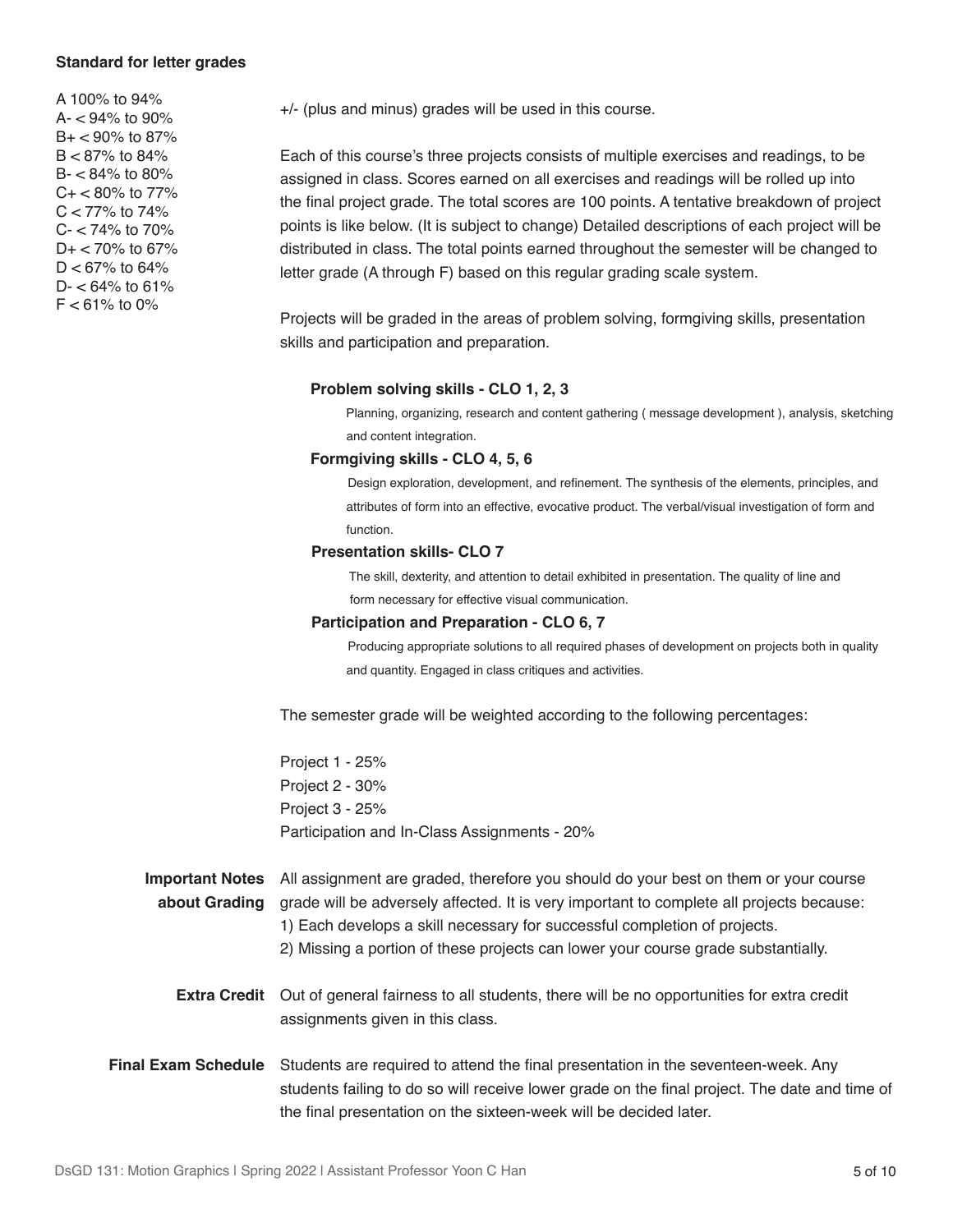| Zoom Classroom Etiquette       | • Turn on the video/microphone features on ZOOM when checking attendance.<br>. Mute Your Microphone: To help keep background noise to a minimum, make sure you<br>mute your microphone when you are not speaking.<br>• Be Mindful of Background Noise and Distractions: Find a quiet place to "attend" class, to<br>the greatest extent possible.<br>. Avoid video setups where people may be walking behind you, people talking/making<br>noise, etc.<br>• Avoid activities that could create additional noise, such as shuffling papers, listening to<br>music in the background, etc.<br>• Position Your Camera Properly: Be sure your webcam is in a stable position and<br>focused at eye level.<br>• Limit Your Distractions/Avoid Multitasking: You can make it easier to focus on the<br>meeting by turning off notifications, closing or minimizing running apps, and putting your<br>smartphone away (unless you are using it to access Zoom).<br>• Use Appropriate Virtual Backgrounds: If using a virtual background, it should be<br>appropriate and professional and should NOT suggest or include content that is<br>objectively offensive or demeaning. |
|--------------------------------|-------------------------------------------------------------------------------------------------------------------------------------------------------------------------------------------------------------------------------------------------------------------------------------------------------------------------------------------------------------------------------------------------------------------------------------------------------------------------------------------------------------------------------------------------------------------------------------------------------------------------------------------------------------------------------------------------------------------------------------------------------------------------------------------------------------------------------------------------------------------------------------------------------------------------------------------------------------------------------------------------------------------------------------------------------------------------------------------------------------------------------------------------------------------------|
| <b>Technology Requirements</b> | Students are required to have an electronic device (laptop, desktop or tablet) with a<br>camera and built-in microphone. SJSU has a free equipment loan program available for<br>students. Students are responsible for ensuring that they have access to reliable Wi-Fi<br>during tests. If students are unable to have reliable Wi-Fi, they must inform the instructor,<br>as soon as possible or at the latest one week before the test date to determine an<br>alternative. See Learn Anywhere website for current Wi-Fi options on campus.                                                                                                                                                                                                                                                                                                                                                                                                                                                                                                                                                                                                                         |
| <b>Recording Zoom Classes</b>  | This course or portions of this course (i.e., lectures, discussions, student presentations)<br>will be recorded for instructional or educational purposes. The recordings will only be<br>shared with students enrolled in the class through Canvas. The recordings will be deleted<br>at the end of the semester. If, however, you would prefer to remain anonymous during<br>these recordings, then please speak with the instructor about possible accommodations<br>(e.g., temporarily turning off identifying information from the Zoom session, including<br>student name and picture, prior to recording).                                                                                                                                                                                                                                                                                                                                                                                                                                                                                                                                                       |
|                                | Students are not allowed to record without instructor permission. Students are<br>prohibited from recording class activities (including class lectures, office hours, advising<br>sessions, etc.), distributing class recordings, or posting class recordings. Materials<br>created by the instructor for the course (syllabi, lectures and lecture notes, presentations,<br>etc.) are copyrighted by the instructor. This university policy $(S12-7)$ is in place to<br>protect the privacy of students in the course, as well as to maintain academic integrity<br>through reducing the instances of cheating. Students who record, distribute, or post<br>these materials will be referred to the Student Conduct and Ethical Development office.<br>Unauthorized recording may violate university and state law. It is the responsibility of<br>students that require special accommodations or assistive technology due to a disability<br>to notify the instructor.                                                                                                                                                                                               |
|                                |                                                                                                                                                                                                                                                                                                                                                                                                                                                                                                                                                                                                                                                                                                                                                                                                                                                                                                                                                                                                                                                                                                                                                                         |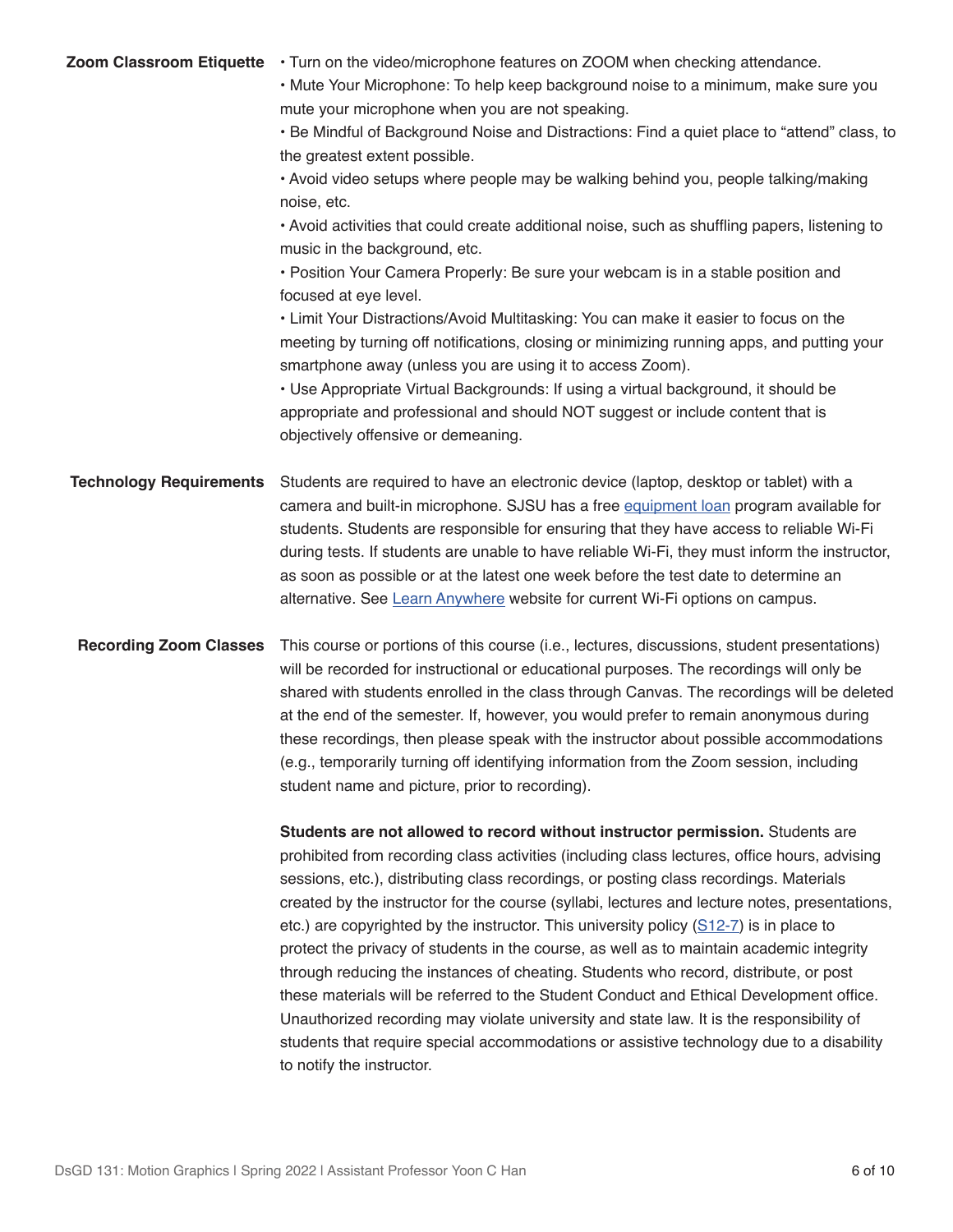|                                                            | <b>Email policy</b> Emails will be the official channel to communicate with the instructor. They will be<br>checked regularly 10am-5pm M-F, excluding holidays. I will do my best to respond to your<br>email within 48 hours. If an email is incredibly time sensitive, please indicate so in the<br>subject line and I will do my best to respond sooner. Please keep them professional and<br>brief. For more information about writing professional emails, I encourage you to read the<br>following articles: |
|------------------------------------------------------------|--------------------------------------------------------------------------------------------------------------------------------------------------------------------------------------------------------------------------------------------------------------------------------------------------------------------------------------------------------------------------------------------------------------------------------------------------------------------------------------------------------------------|
|                                                            | A Quick Guide to College Email Etiquette from Tufts University<br>How to Email Your Professor (Without Being Annoying) by Laura Portwood-Stacer                                                                                                                                                                                                                                                                                                                                                                    |
|                                                            | Mask Requirement The indoor mask mandate remains in effect. Students must wear a three-layer<br>surgical mask under a cloth or other mask in classroom. Surgical masks are<br>provided in multiple locations across campus. For anyone who wishes to use KN95<br>masks, a small supply can be requested using the COVID-19 safety supplies form.                                                                                                                                                                   |
|                                                            | Students with medical conditions associated with higher risk for severe COVID-19 illness<br>who are financially unable to obtain N95/KN95, should contact the Accessible Education<br>Center.                                                                                                                                                                                                                                                                                                                      |
|                                                            | Student should not be able to eat or drink during class.<br>Students should keep the physical distancing in the classroom.                                                                                                                                                                                                                                                                                                                                                                                         |
| <b>Campus Health and</b><br><b>Safety Requirements and</b> | · Campus COVID-19 resources: https://www.sjsu.edu/healthadvisories/resources/<br>campus-resources/index.php                                                                                                                                                                                                                                                                                                                                                                                                        |
| <b>Resources</b>                                           | · Schedule an on-campus COVID-19 testing: https://www.sjsu.edu/medical/services/<br>covid-testing.php                                                                                                                                                                                                                                                                                                                                                                                                              |
|                                                            | · Vaccination verification process and policy: https://www.sjsu.edu/healthadvisories/<br>vaccination.php                                                                                                                                                                                                                                                                                                                                                                                                           |
|                                                            | • For students who need academic or personal support to Spartan Support Network:<br>https://www.sjsu.edu/peerconnections/programs/support-network.php                                                                                                                                                                                                                                                                                                                                                              |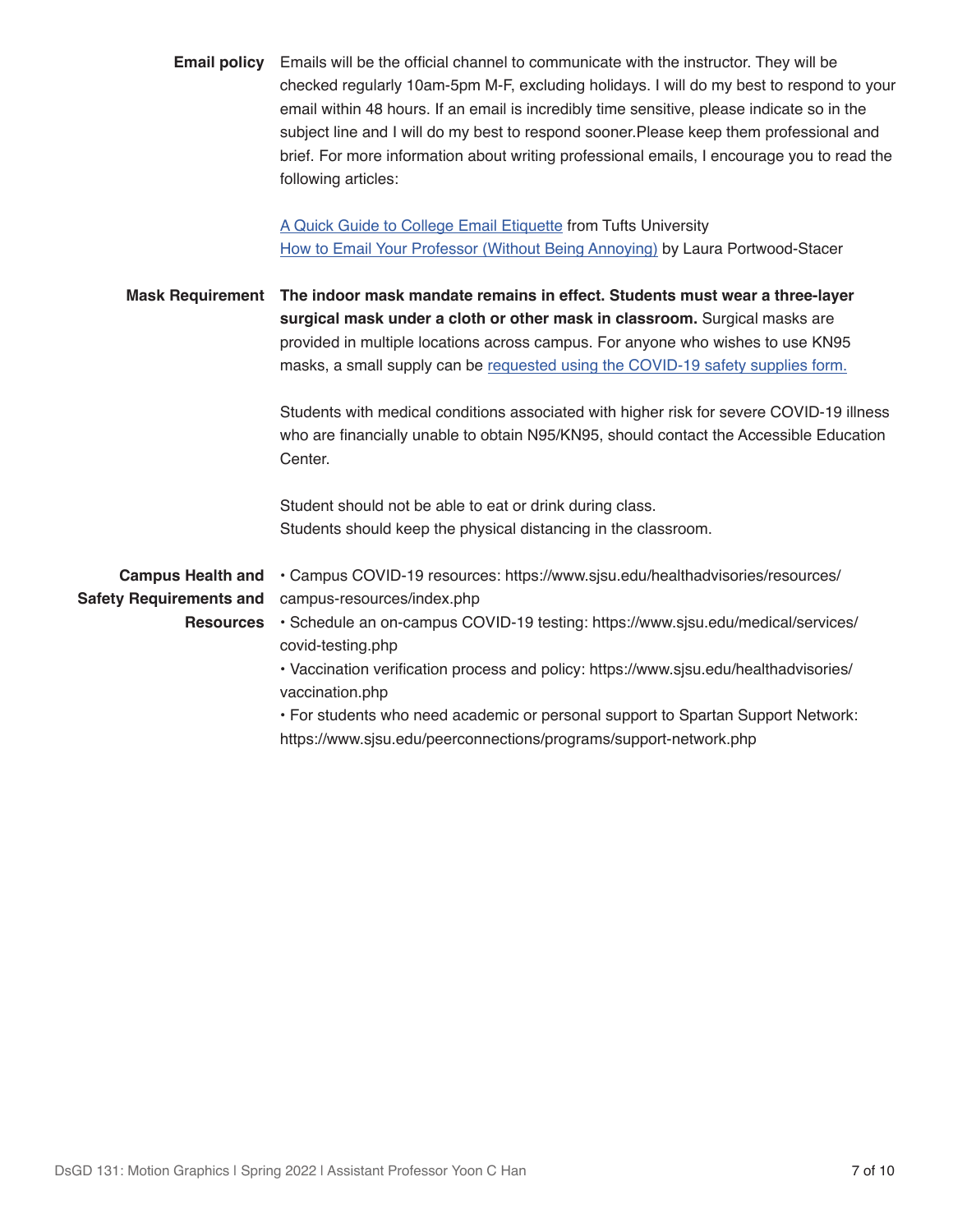## **University Policies**

| <b>Academic Integrity</b>                                                                 | Your commitment, as a student, to learning is evidenced by your enrollment at San<br>Jose State University. The University Academic Integrity Policy F15-7 requires you to<br>be honest in all your academic course work. Faculty members are required to report all<br>infractions to the office of Student Conduct and Ethical Development. Visit the Student<br>Conduct and Ethical Development website for more information.                                                                                                                                                                                                                                                                                                                                                                                                                                                                                                                                                                                          |  |  |  |  |
|-------------------------------------------------------------------------------------------|---------------------------------------------------------------------------------------------------------------------------------------------------------------------------------------------------------------------------------------------------------------------------------------------------------------------------------------------------------------------------------------------------------------------------------------------------------------------------------------------------------------------------------------------------------------------------------------------------------------------------------------------------------------------------------------------------------------------------------------------------------------------------------------------------------------------------------------------------------------------------------------------------------------------------------------------------------------------------------------------------------------------------|--|--|--|--|
| <b>Campus Policy in</b><br><b>Compliance with the</b><br><b>American Disabilities Act</b> | If you need course adaptations or accommodations because of a disability, or if you need<br>to make special arrangements in case the building must be evacuated, please make an<br>appointment with me as soon as possible, or see me during office hours. Presidential<br>Directive 97-03 requires that students with disabilities requesting accommodations<br>must register with the Accessible Education Center (AEC) to establish a record of their<br>disability.                                                                                                                                                                                                                                                                                                                                                                                                                                                                                                                                                   |  |  |  |  |
| <b>Student Technology</b><br><b>Resources</b>                                             | Computer labs and other resources for student use are available in:<br>• Associated Students Print & Technology Center at http://as.sjsu.edu/asptc/index.jsp on<br>the Student Union (East Wing 2nd floor Suite 2600)<br>. The Spartan Floor at the King Library at http://library.sjsu.edu/about/spartan-floor<br>· Student Computing Services at http://library.sjsu.edu/student-computing-services/<br>student-computing-services-center<br>. Computers at the Martin Luther King Library for public at large at https://www.sjpl.org/<br>wireless<br>• Additional computer labs may be available in your department/college<br>A wide variety of audio-visual equipment is available for student checkout from<br>Collaboration & Academic Technology Services located in IRC Building. These items<br>include DV and HD digital camcorders; digital still cameras; video, slide and overhead<br>projectors; DVD, CD, and audiotape players; sound systems, wireless microphones,<br>projection screens and monitors. |  |  |  |  |
| <b>SJSU Peer Connections</b>                                                              | Peer Connections' free tutoring and mentoring is designed to assist students in the<br>development of their full academic potential and to inspire them to become independent<br>learners. Peer Connections tutors are trained to provide content-based tutoring in<br>many lower division courses (some upper division) as well as writing and study skills<br>assistance. Small group and individual tutoring are available. Peer Connections mentors<br>are trained to provide support and resources in navigating the college experience.<br>This support includes assistance in learning strategies and techniques on how to be a<br>successful student. Peer Connections has a learning commons, desktop computers, and<br>success workshops on a wide variety of topics. For more information on services, hours,<br>locations, or a list of current workshops, please visit Peer Connections website at http://<br>peerconnections.sjsu.edu for more information.                                                 |  |  |  |  |
| <b>SJSU Writing Center</b>                                                                | The SJSU Writing Center is located in Clark Hall, Suite 126. All Writing Specialists have<br>gone through a rigorous hiring process, and they are well trained to assist all students at                                                                                                                                                                                                                                                                                                                                                                                                                                                                                                                                                                                                                                                                                                                                                                                                                                  |  |  |  |  |

all levels within all disciplines to become better writers. In addition to one-on-one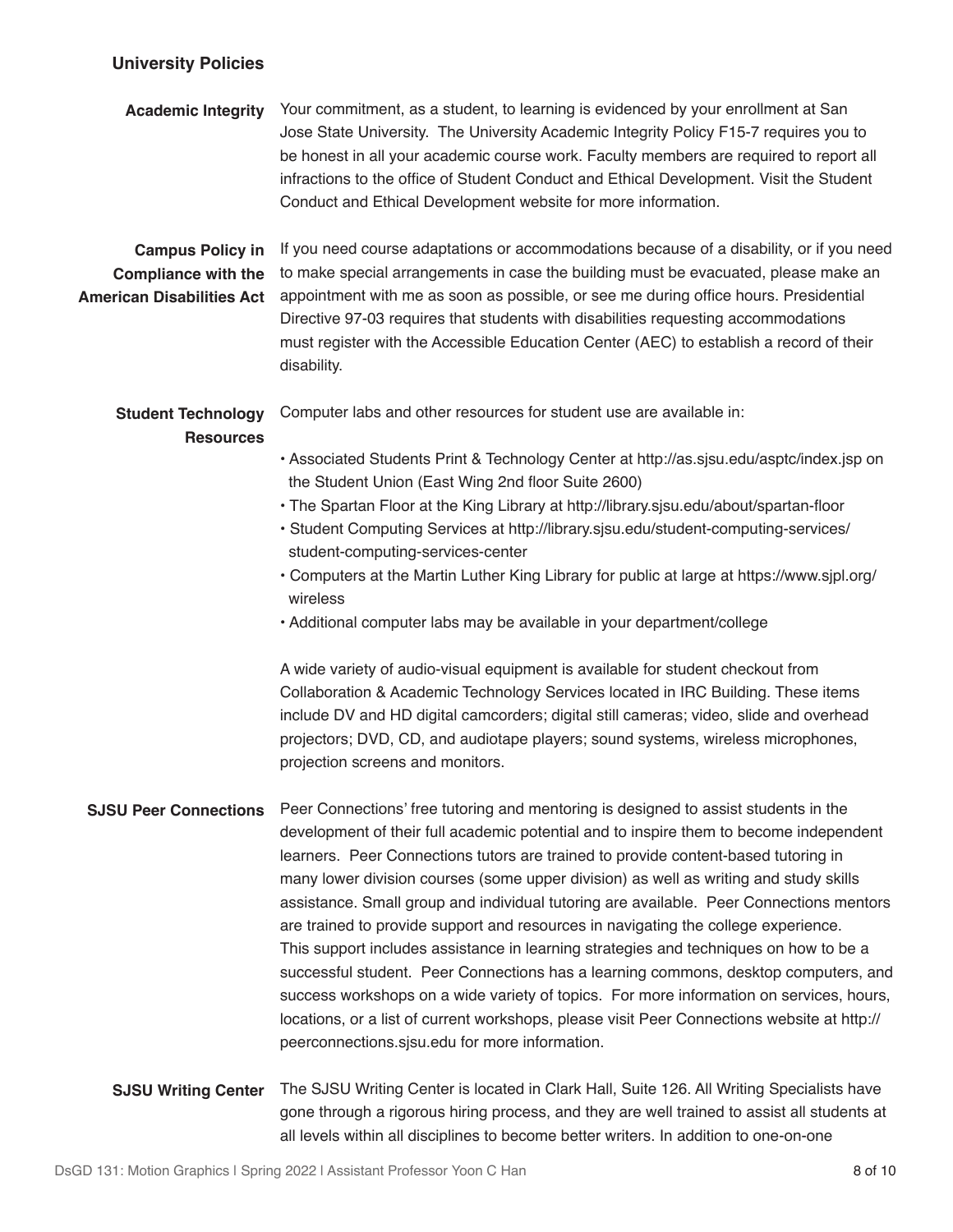tutoring services, the Writing Center also offers workshops every semester on a variety of writing topics. To make an appointment or to refer to the numerous online resources offered through the Writing Center, visit the Writing Center website at http://www.sjsu.edu/ writingcenter. For additional resources and updated information, follow the Writing Center on Twitter and become a fan of the SJSU Writing Center on Facebook. (Note: You need to have a QR Reader to scan this code.)

**SJSU Counseling and Psychological Services** The SJSU Counseling and Psychological Services is located on the corner of 7th Street and San Carlos in the new Student Wellness Center, Room 300B. Professional psychologists, social workers, and counselors are available to provide confidential consultations on issues of student mental health, campus climate or psychological and academic issues on an individual, couple, or group basis. To schedule an appointment or learn more information, visit Counseling and Psychological Services website at http:// www.sjsu.edu/counseling

**Campus Emergency and Other Aid** Emergency call: Call to the police office at 911 or pick up a Blue light phones. Escort Service: 4-2222. "Individuals with disabilities may contact the Disability Resource center on campus, 924-6000, Administration building 110, for a variety of formats such as Braille, large print, sign interpreters, assistive listening devices, audio tape, and accommodations for physical.